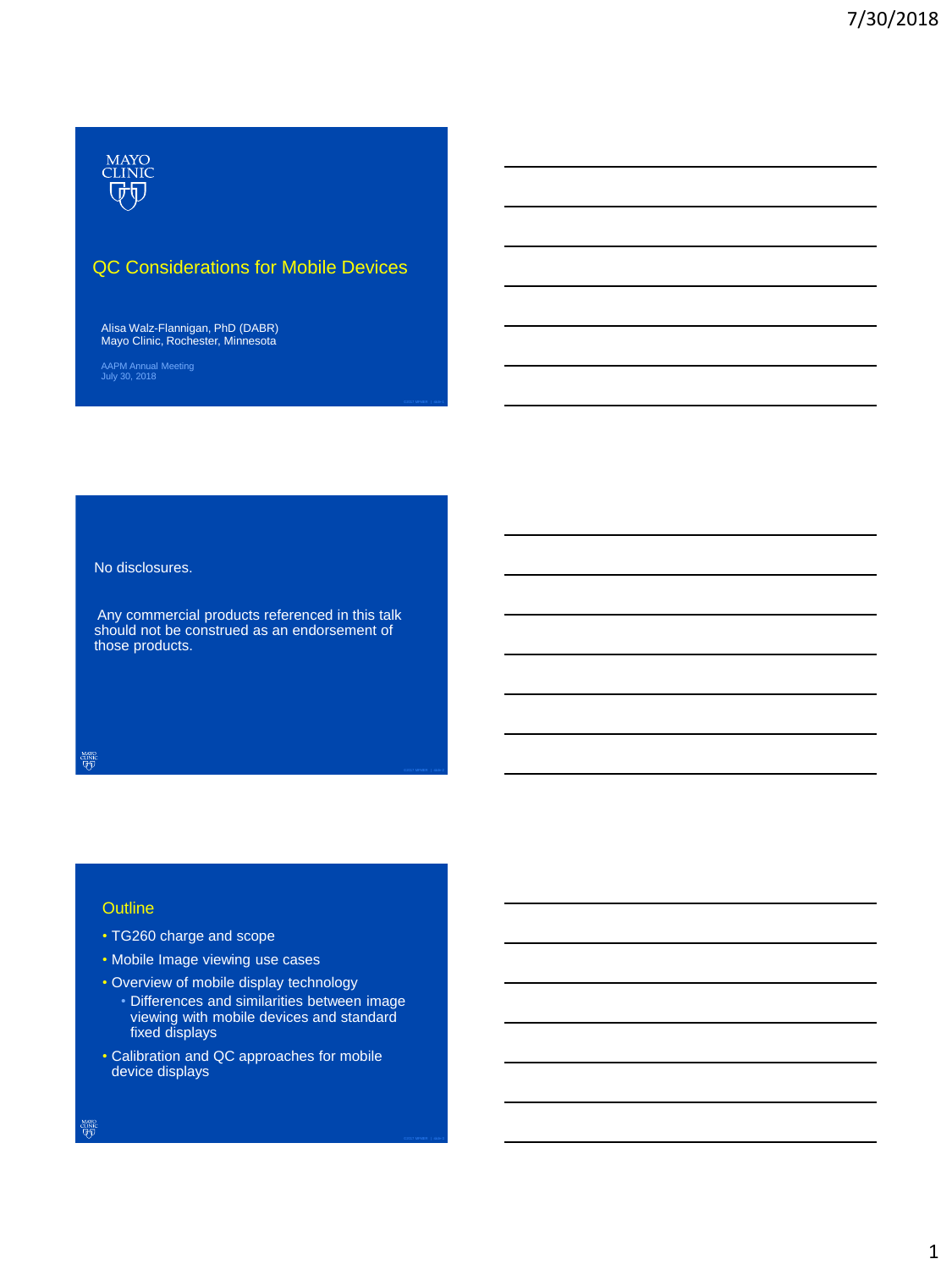# Learning Objectives

- To become aware of challenges with mobiledevice viewing of images
- To understand options for calibration and QC for mobile-device displays and how that may be different from standard fixed-displays.

**MAYO**<br>CLINIC<br>QUID

#### Considerations for the Use of Handheld Image Viewers: A report of AAPM Took Group 260

Alto Balant IMOSE/OSEL/CORR/INSTAR

Nicholm Bream (pickhrond.kd) ob)). 36-km J. Firms (pike/free) kd) eds).7 Ogan fired (spagnettypod read.<sup>)</sup> Mike Hoogers thoughts aike the learnest road." Augus Behri (jampa lechilitioorani) Rotch Robels. (b) a fix hides to be an exact  $\mathcal F$  . From a Law  $\mathcal F$  , from a Law bridge like group  $\mathcal F$ More Linger (hager-developmental) Andy Misis (annountmillerent). Balton Nagy (mapholdtony b), \* John Pencert (John ponend Hairt got). lish: Petrasea (leph je tesasitralgazminatiki roja)/ George Reducasi-(grNamitab.gr); / Galok Nisitowa (statemen.grnahogasal.com); / Prior Nisito (petersonwartgasTonic) I Balet Tenney (miled to see the Lie) "Get Yas Bey (get.no/certifium.com)/ sed Alios Web-Pieazgoa (redzhanija-alioshanizo-shi/ (Batell January 9, 2010)

REPORT FORTHCOMING….. SOON



# Many apps are FDA cleared for primary diagnostic use with specific mobile devices



Source: [https://www.fda.gov/medicaldevices/digital](https://www.fda.gov/medicaldevices/digitalhealth/mobilemedicalapplications/ucm368784.htm) [health/mobilemedicalapplications/ucm368](https://www.fda.gov/medicaldevices/digitalhealth/mobilemedicalapplications/ucm368784.htm) [784.htm](https://www.fda.gov/medicaldevices/digitalhealth/mobilemedicalapplications/ucm368784.htm) https://www.fda.gov/downloads/MedicalDe vices/DeviceRegulationandGuidance/Guid anceDocuments/UCM587820.pdf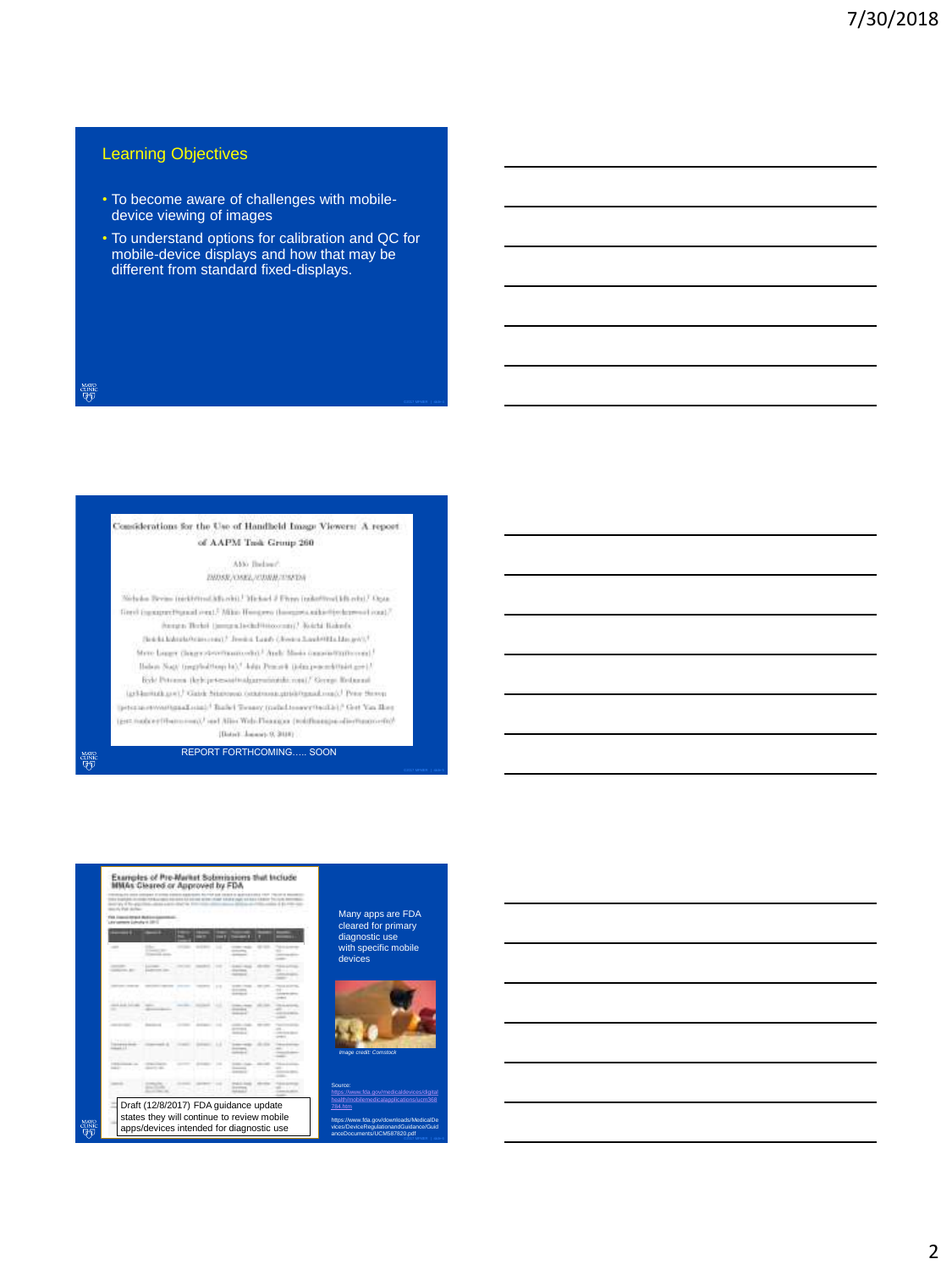*Mobile devices (phones and tablets) are omnipresent, providing quick and easy access to patient images*.



# TG260 Scope

Provide users in healthcare imaging with an

understanding of considerations for use in patient care Provide examples of potential use cases, review current technological offerings, and highlight procedures to promote best practices in the use of handhelds.

"Handheld image viewers are practical and widespread. Understanding the limitations of their use and knowing when and how to use them is paramount to high-quality patient care delivery." [ TG260]

<sub>ተለየሰ</sub><br>መልክ

## Use cases for mobile viewing of medical images in radiology

- Viewing an examination that is currently in progress
- Consulting with a trainee
- Offer opinion to emergency interventionalists.
- Real-time, in-person or remote consultation with other providers (eg, surgical planning).
- Communicating imaging findings to patients, for teaching
- Tele-presence applications

aawo<br>Qip

## Mobile Viewers generally sold as adjuncts to a full-radiology workstations and for clinical review and communication

FDA-approved for clinical<br>reading, even on mobile When used on a mobile device, ResolutionMD is not<br>intended to replace full radiology workstations. This product is not to be used for primary mammography diagnoses **CONFIDENTIAL ARTS** The contribution duration contribution control to the contribution of  $\sigma$  -random for the contribution of the contribution of the contribution of the contribution of the contribution of the contribution of the contributi Mobile MW provides winners and portable iscose for medical analysis. This device is not<br>access to medical analysis. This device is not<br>trainised to neplace full workstations and should<br>be used only when there is no access to a .<br>There is no contract to the contract of the weiskelation terment and the company and company and control<br>when the company of the charge company approach<br>when the company of the company of the company<br>when the company of the company of This device is not to be used for mammoorgony.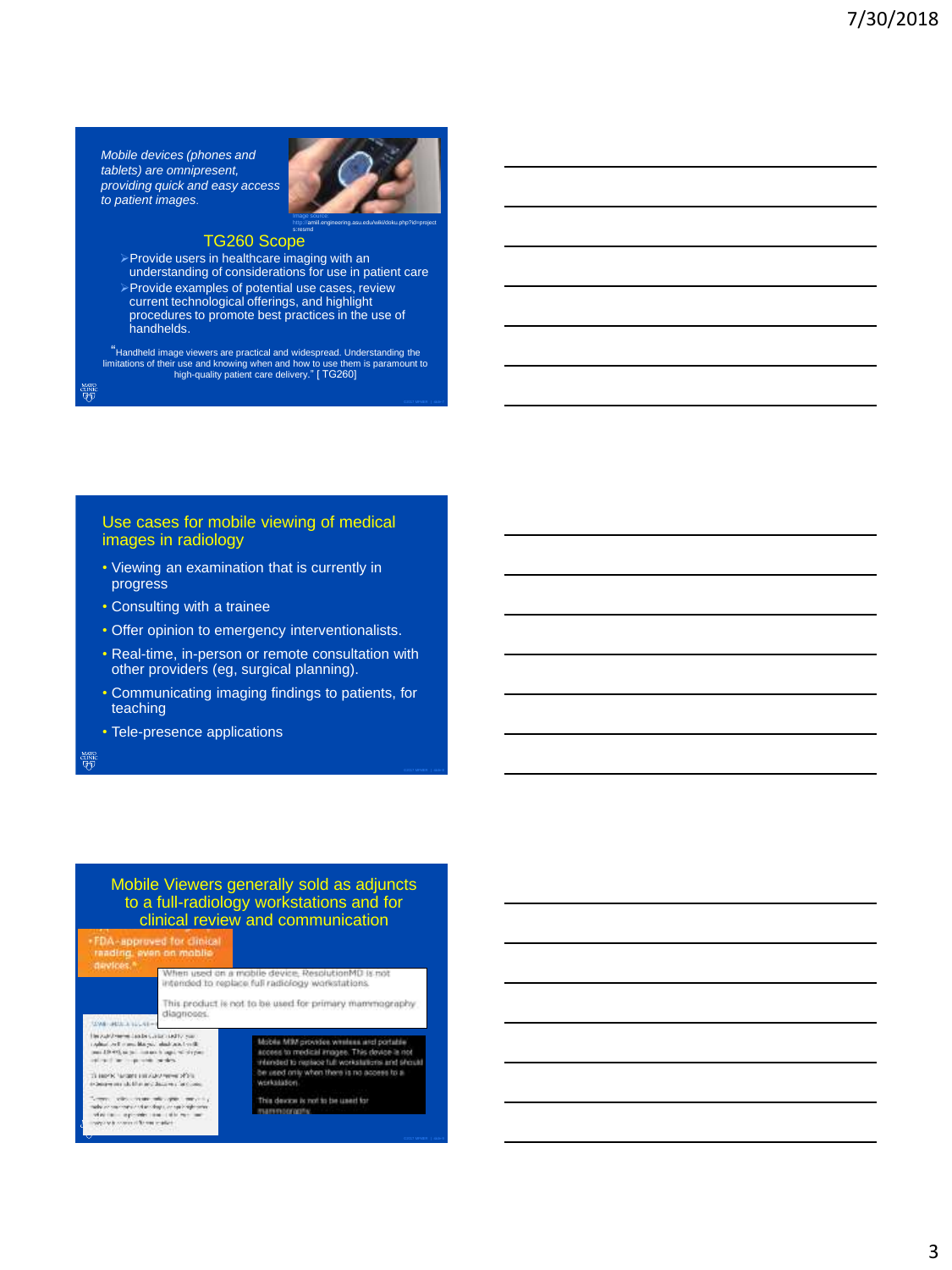## Studies show diagnostic concordance of mobile devices with fixed PACS workstations

De Maio et al. [14] analyzed the accuracy of mobile diagnostics related to intra-articular knee pathology

Park et al. [15] examined the potential of the iPad 2 as a teleradiology tool for evaluating brain CT scans with subtle hemorrhage

Schlechtweg et al. [16] investigated one hundred patients<br>with a clinical suspicion of abdominopelvic hemorrhage. The results<br>showed that this type of exam can be diagnosed on a tablet computer with a high diagnostic accuracy allowing mobile on-call diagnoses.

From Venson et al. International Journal of Medical Informatics 113 (2018) 1-8 mayo<br>Clinic<br>QD

## Other Perspectives

*"Mobile devices are currently not recommended as tools for primary interpretation of radiologic studies." European Society of Radiology (2018)*

*ACR-AAPM-SIIM Technical Standards for display in diagnostic viewing (2017).*

*Standard tied to function. Device agnostic. Could mobile meet the standard?*

anse<br>QD

Workstation Display vs Handhelds

What all is the same? What is different? What should we be aware of?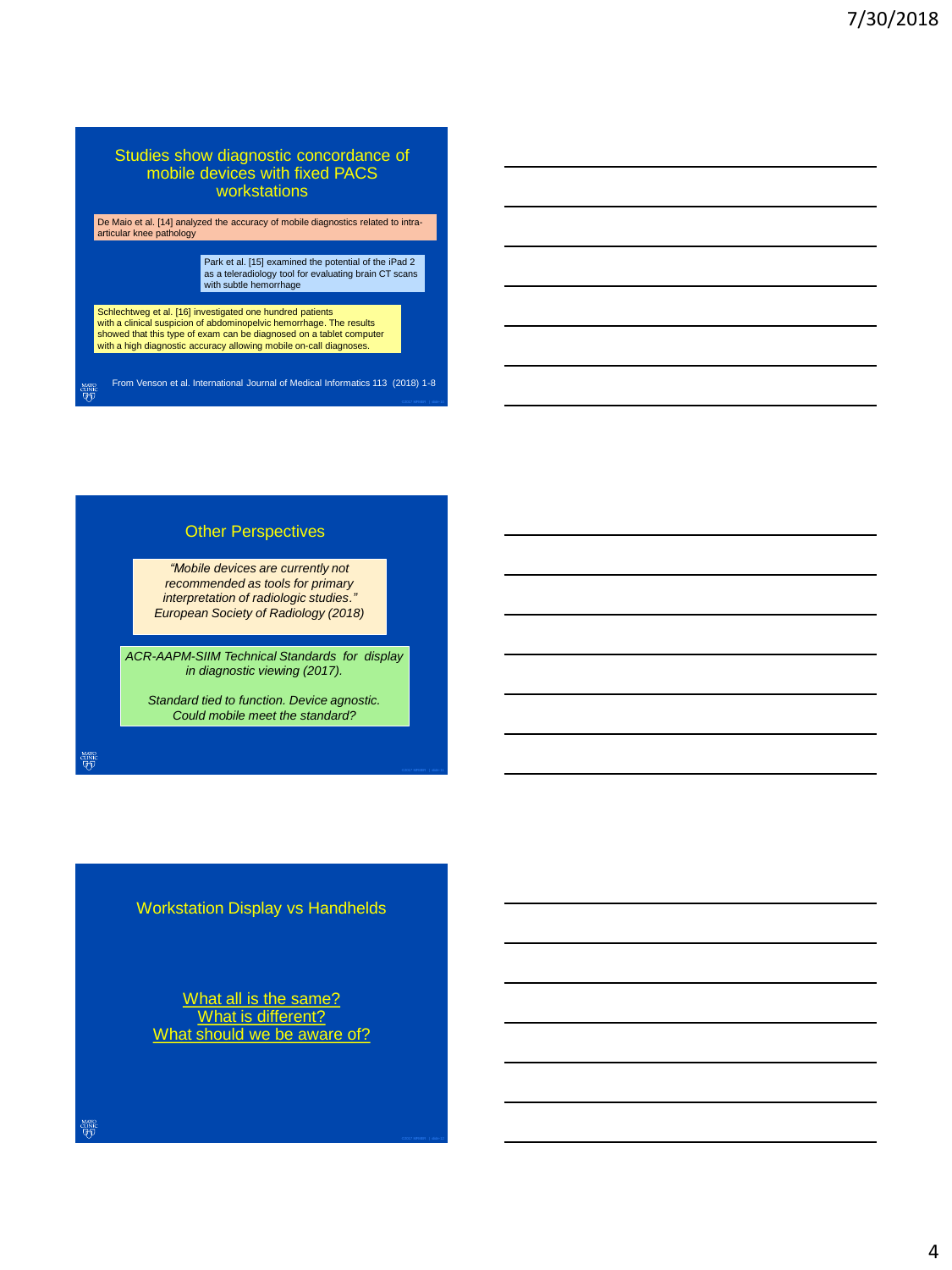## Major considerations for the use of handheld image viewers

- Image size and Resolution
- Variable viewing angle and viewing distance
- Motion
- Calibration
- Variable ambient illumination
- Touch
- Connectivity
- Compression

From TG 260 Draft (2018), Badano et al.

mayo<br>Clinic<br>QD

# Overview of Mobile Display Technology

**Display Comparisons** 

A large, handheld, 10-inch diagonal 3MP display, held at 30 cm gives an equivalent visual experience as a 20-inch medical monitor at twice the distance.

|                                                                |                                                                             | <b>PACS</b> | iPhone 8 | Samsung  | iPad pro | Galaxy        |
|----------------------------------------------------------------|-----------------------------------------------------------------------------|-------------|----------|----------|----------|---------------|
| Perceived                                                      |                                                                             | display     |          | Galaxy 9 | 10.5     | Tab S3        |
|                                                                | Native resolution (pixels)                                                  | 2048 x      | 1334x    | 2960 x   | 2224x    | $2048 \times$ |
| resolution                                                     |                                                                             | 1536        | 750      | 1440     | 1668     | 1536          |
| for a given<br>pixel size<br>depends on<br>viewing<br>distance | Display size (cm)                                                           | 54.1        | 11.9     | 14.7     | 26.7     | 24.6          |
|                                                                | Pixel size (mm)                                                             | 0.211       | 0.078    | 0.045    | 0.096    | 0.096         |
|                                                                | <b>Typical Viewing distance</b><br>(c <sub>m</sub> )                        | 75          | 30       | 30       | 38       | 38            |
|                                                                | Limiting resolution in<br>cycles per degree for<br>typical viewing distance | 31.0        | 33.6     | 58.5     | 34.6     | 34.5          |

Visual contrast sensitivity (at 100 cd/m<sup>2</sup> ) is less than 10% of max at 28.4 cpd For lower luminance or higher spatial frequencies, contrast sensitivity is lower. anse<br>QD

## Overview of Mobile Display Technology

• *Intrinsic* Display Performance

- -spatial resolution
- -luminance ratio
- -noise

*Can be* as good or better than desktop monitors [ Yamazaki et al., PLOS ONE 2013]

**HANG**<br>QU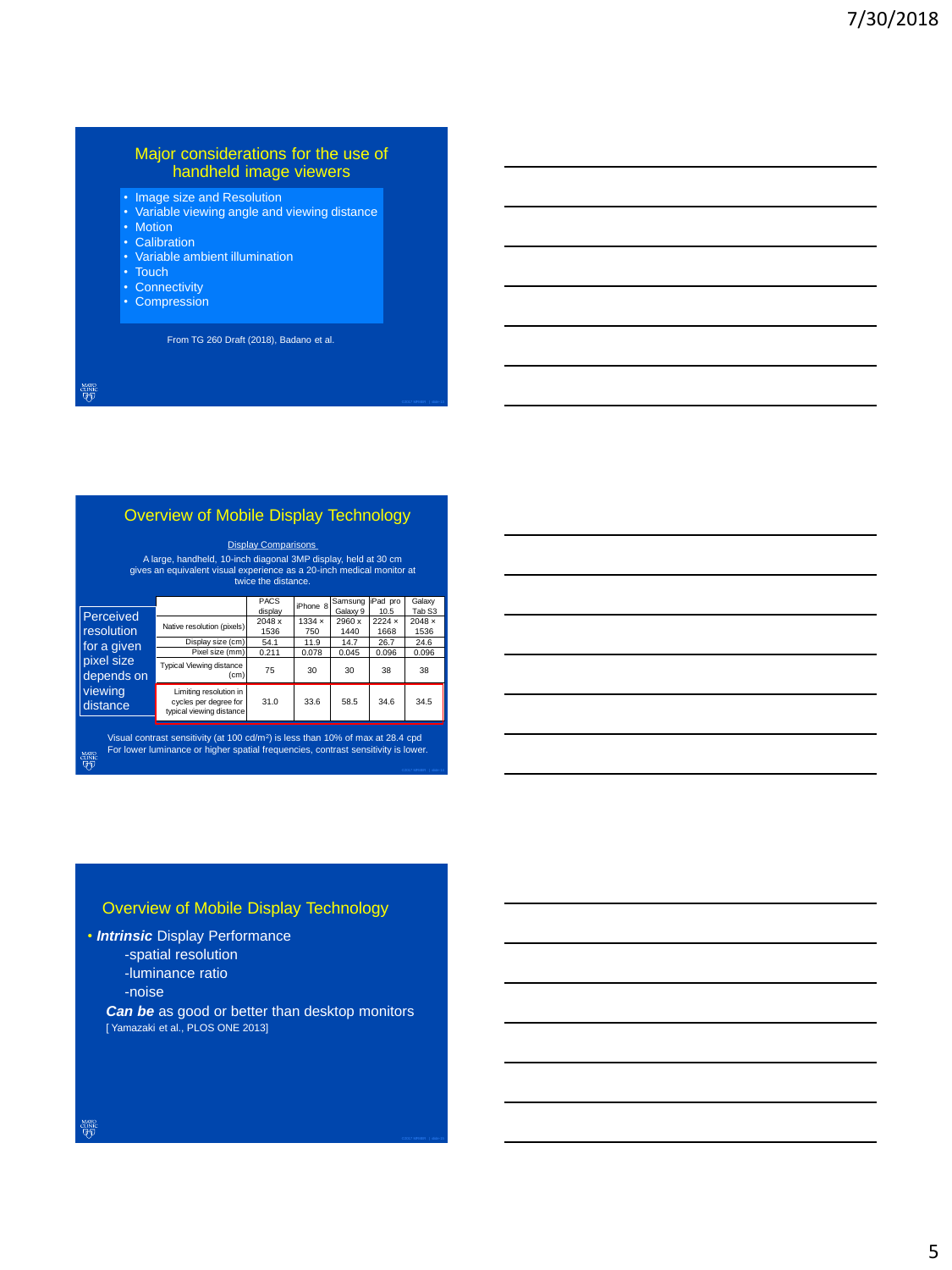







Matter of workflow efficiency

s:resmd

http://amiil.engineering.asu.edu/wiki/doku.php?id=project

Image source: Matter of availability and timeliness

**MAYO**<br>CLINIC

## Major considerations for the use of handheld image viewers

- Image size and Resolution
- Variable viewing angle and viewing distance
- Motion
- Calibration
- Variable ambient illumination
- Touch
- Connectivity
- Compression

Resolution: can be as good or better, but different with affect of motion, screen protectors, higher variability in viewing angles and distance and panel types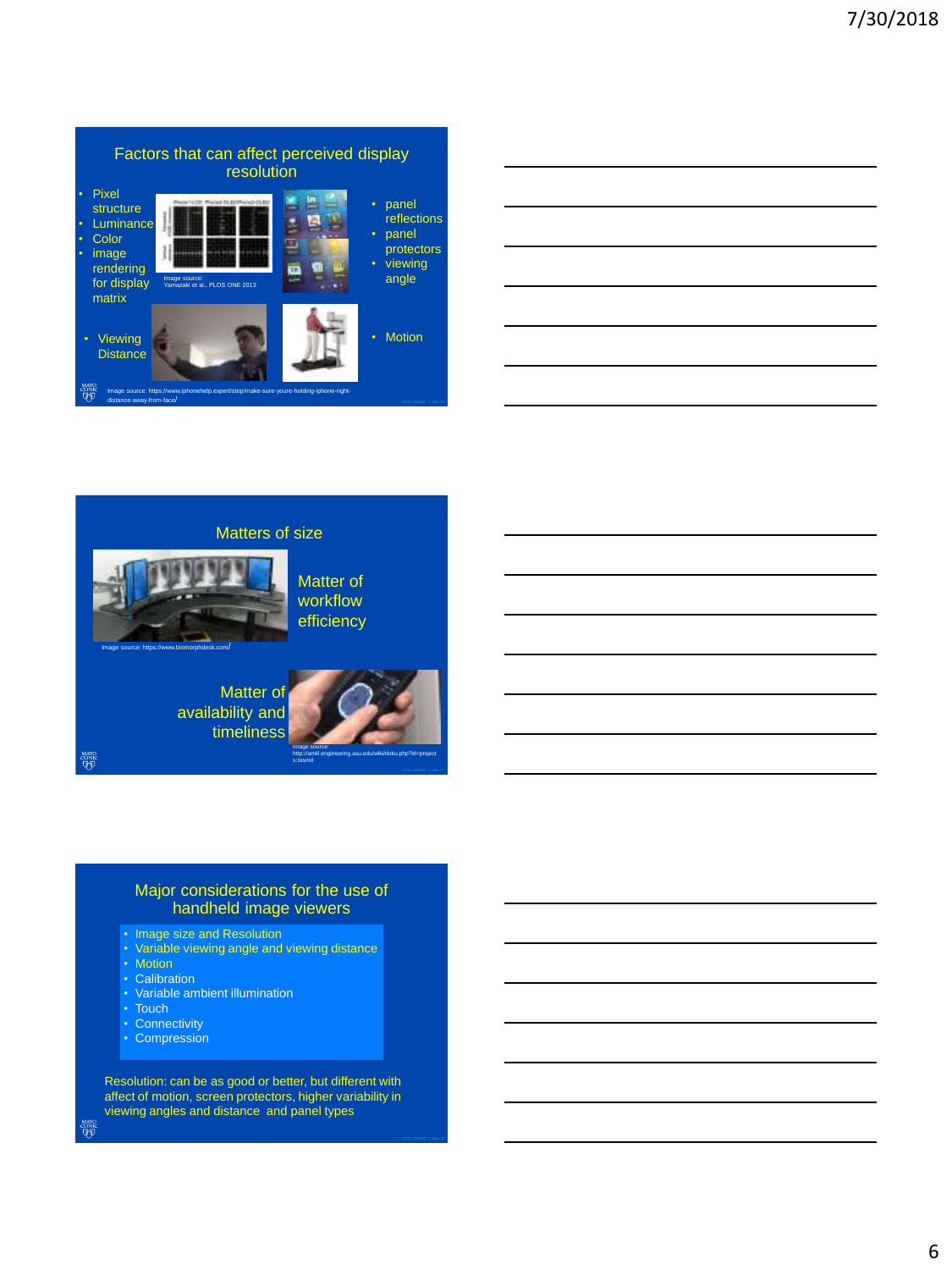# DEMO TIME

BYOD (bring your own device: smartphone or tablet) *not unlike current clinical situations*

**MAYO**<br>CLINIC<br>QUID

# DEMO TIME: grab an app MOBILE For Apple product users: download mobile MIM mim Android users: Find a friend to look on with Browse for apps with demo functions Demo screen shots will also be shown

**MAYO**<br>QUNIC Used for educational purposes with permission from MIM

# DEMO TIME: grab an app from the store



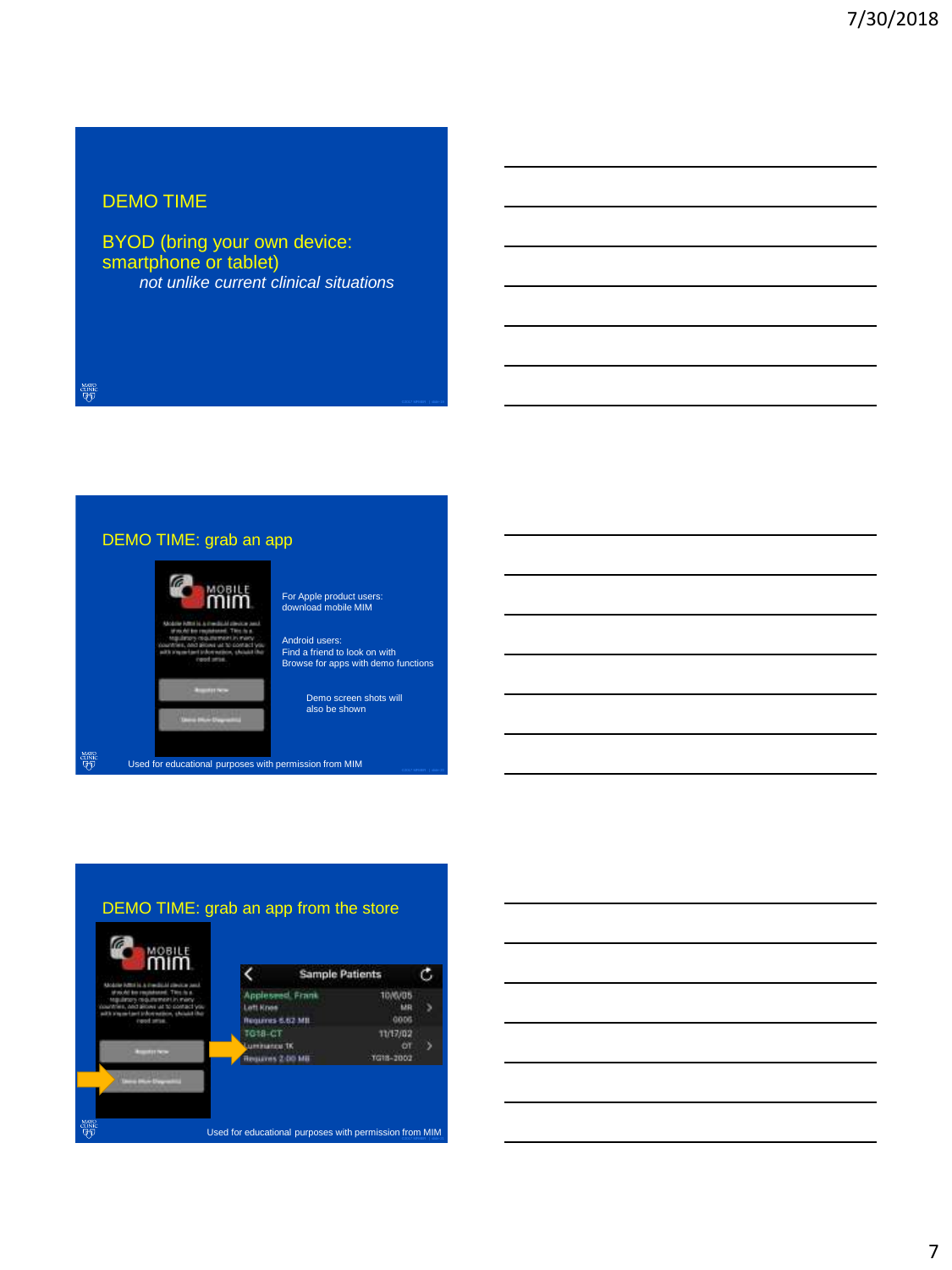

1. Can you see the two half-moons in each square?

2. If all half-moons are seen, can you see the four squares in the corners?

• If not all, which are not seen?





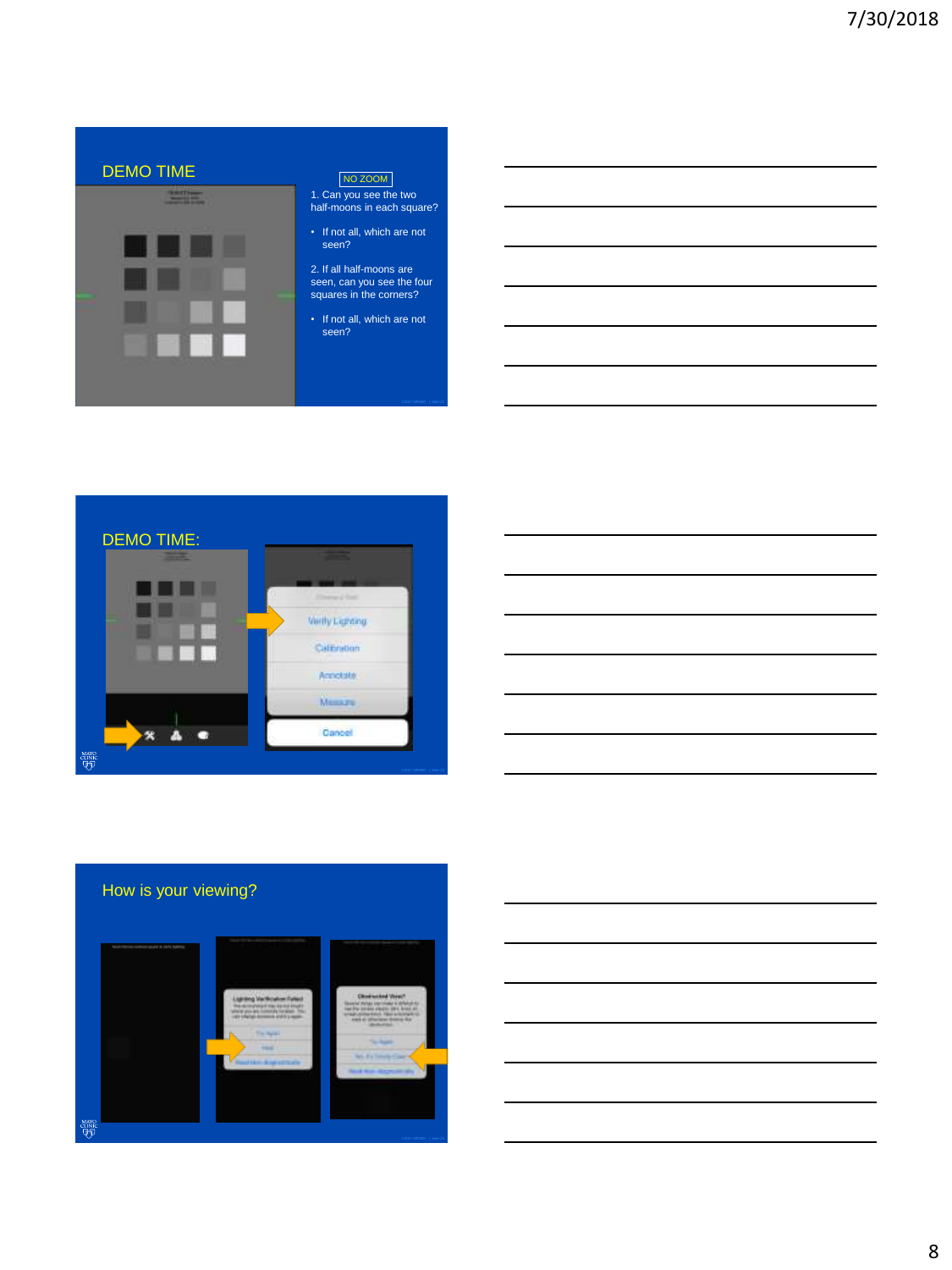







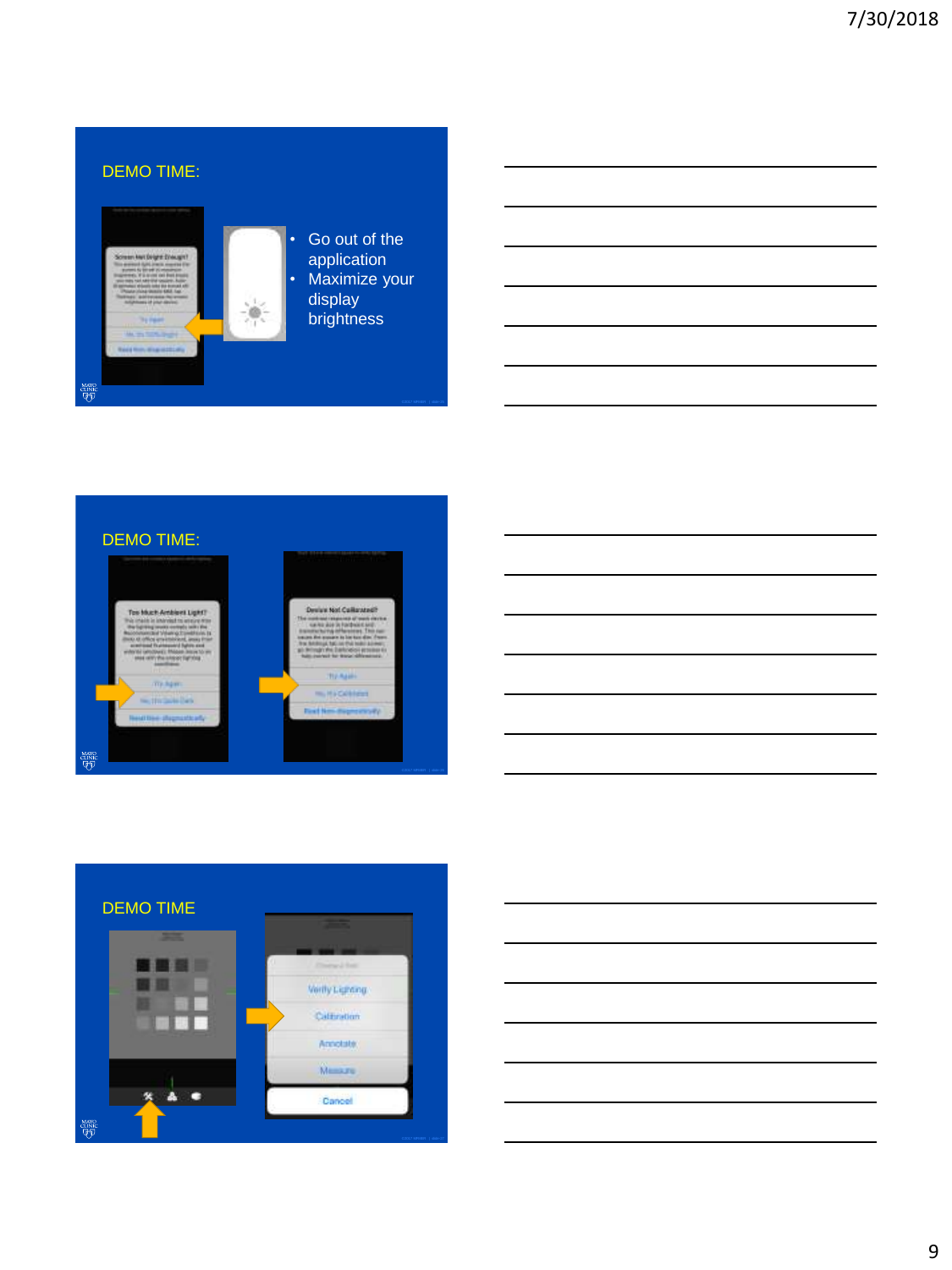

## Variable Ambient Illumination

Image from: Mobile

MIM

Ambient illumination is more significant concern for handhelds



- *Handhelds often have higher reflectance than reading room displays. [Liu and Badano, JDI 2013], can be made worse with*
- *panel protectors, especially the specular reflectance.* Handhelds are used in variable lighting environments. Evaluation of the environment is crucial.
- 
- The impact of ambient light while reading patient image can be difficult to assess, as one cannot notice what one does not see.

**MAYO** 

ഷ്യം<br>एंग्र

## Major considerations for the use of handheld image viewers

- Image size and Resolution
- Variable viewing angle and viewing distance
- Motion
- Calibration
- Variable ambient illumination
- 
- Connectivity
- Compression

Calibration: typical calibration sRGB color and not conforming to DICOM GSDF. Variable user brightness settings, Variable ambient illumination can affect contrast resolution. End-user calibration is app dependent and unless using external measurement is not DICOM GSDF.

10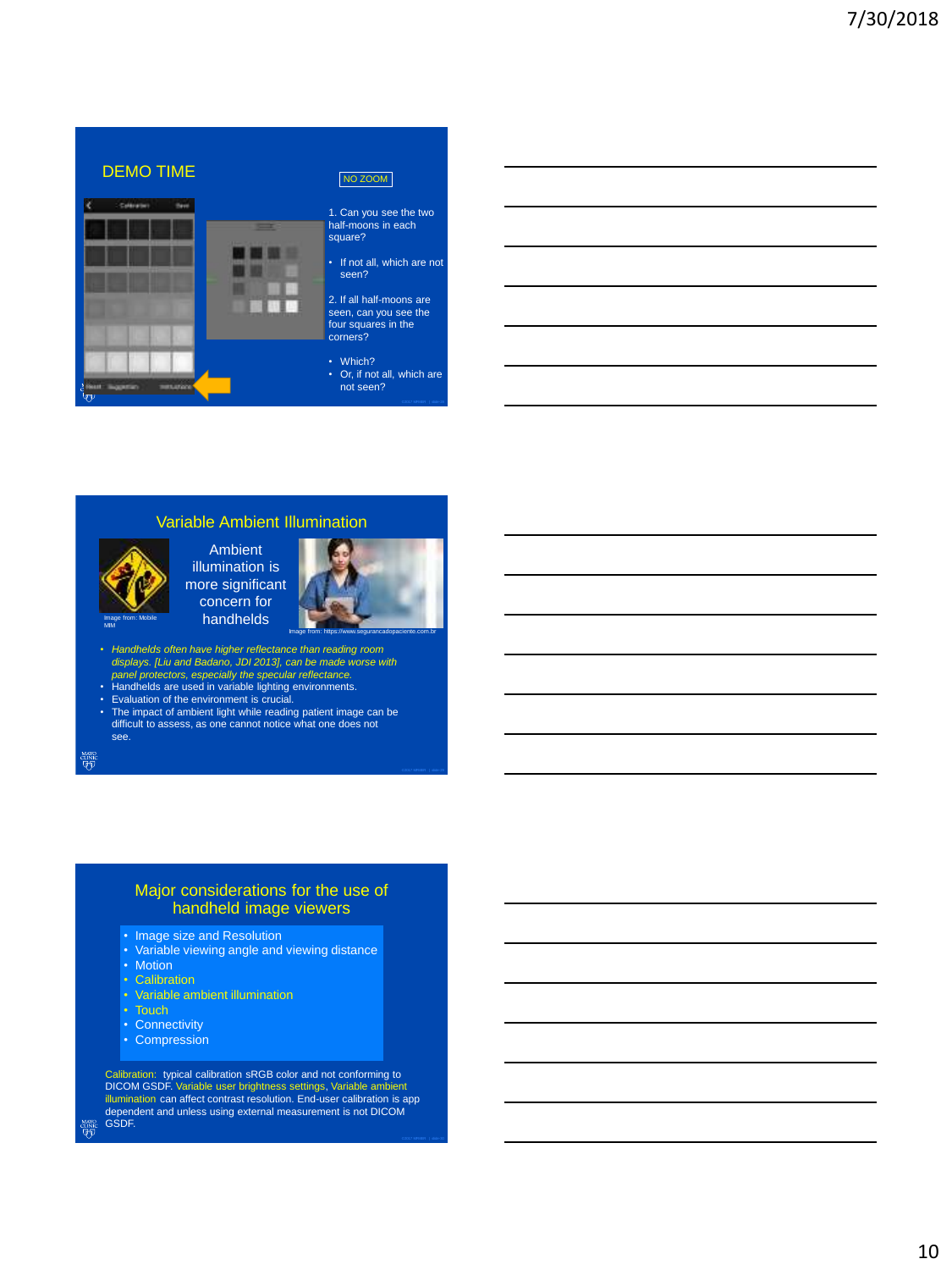## Major considerations for the use of handheld image viewers

- Image size and Resolution
- Variable viewing angle and viewing distance
- Motion
- Calibration
- Variable ambient illumination
- Touch
- Connectivity
- Compression

• Security

Infrastructure and settings considerations for both app and

- implementation: Institutional wifi only/cellular?
- Data rate requirement for use? Restricted compression?
- 

aawo<br>Qip

<sub>cune</sub><br>대해

## Calibration approaches

*(as accommodated by the application)*

- 1. End-user calibration ( as in the demo)
	- *User-tailored for their eyesight*
	- *Accommodates current ambient lighting when performed*
	- Not DICOM GSDF
	- Time consuming and could make things worse if not done well
- 2. Initial device panel characterization and DICOM GSDF conforming LUT created for a reasonable ambient illumination.
	- Should be stable over typical device lifetime
- Can be modified for varying ambient conditions (within limits)

## Thoughts on Calibration Approach

- One and done approach alleviates burdens for end user .
	- *handheld paradigm is all about timely ease of access*
- Operating system access to color management would allow for ease GSDF calibration for multiple apps.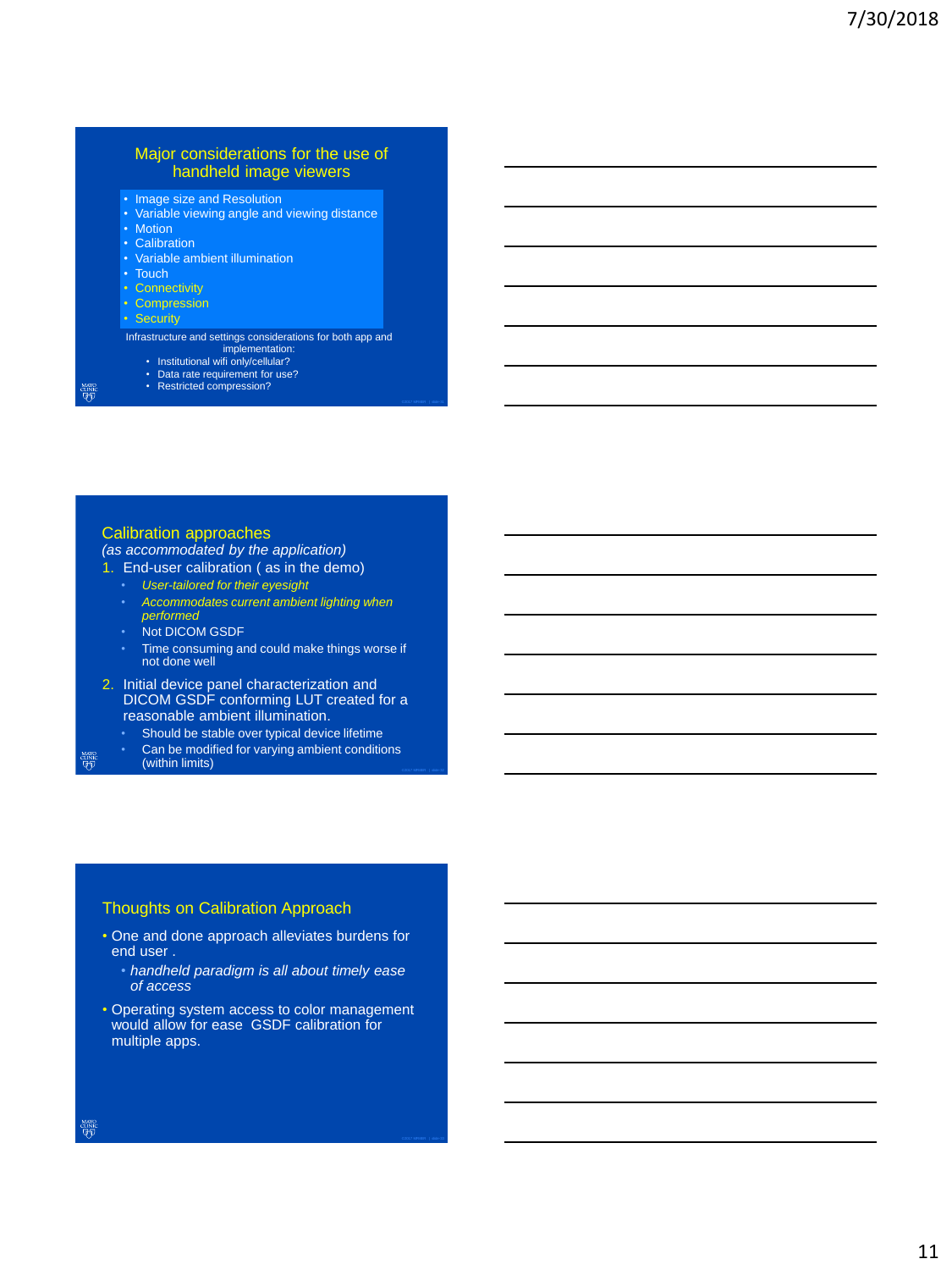# QC Approaches

- Test of Calibration
	- Confirmation of initial calibration by professional
	- End-user visual test of calibration
- Ongoing end-user testing for changes related to viewing conditions
	- Clean screen
	- Lighting check

mayo<br>Clinic<br>QD

# QC Approaches: end-user testing



# QC Approaches: end-user testing

## Testing Trigger

- 1. Voluntary access when a user is concerned for IQ • Found in a settings menu somewhere (typical of current mobile viewers if provided)
- 2. Prompted access in response to triggering circumstance

Possibilities :

- Before viewing exam that is "in progress"
- When opening an application
- When camera senses significant deviation from calibration conditions
- Logged override

anse<br>F